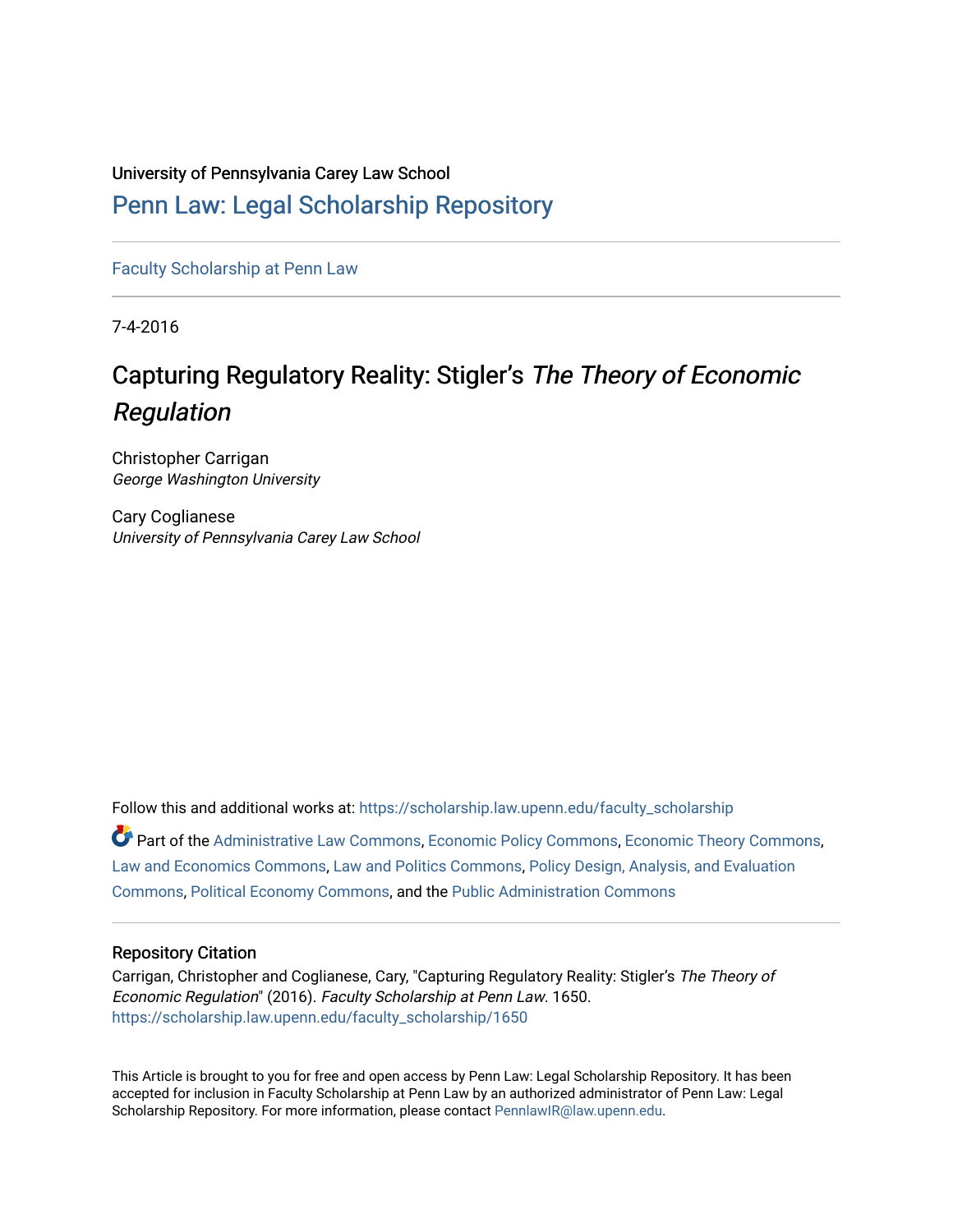## **Capturing Regulatory Reality: Stigler's** *The Theory of Economic Regulation*

Christopher Carrigan George Washington University

Cary Coglianese University of Pennsylvania

#### Abstract

This paper offers a retrospective assessment of economist George Stigler's classic article, *The Theory of Economic Regulation*. Stigler argued that regulation is a product that, just like any other product, is produced in a market, and that it can be acquired from the governmental "marketplace" by business firms to serve their private interests and create barriers to entry for potential competitors. He challenged the idea that regulation arises solely to serve the public interest and demonstrated that important political advantages held by businesses can contribute to industry capture of the regulatory process. Although his argument was largely based on the theoretical framework he developed, Stigler also illustrated his insights with empirical evidence from state-level regulatory schemes, including trucking regulation and occupational licensing. In this paper, we re-examine Stigler's argument and analysis more than forty years later. Despite the great value of Stigler's work in illuminating the problem of regulatory capture, his influential article nevertheless did exaggerate the power of business over regulators, as he suggested the existence of nearly an iron law of business control that clearly does not exist. He also confusingly conflated elected legislators with more independent agency bureaucrats, failed to rule out the public interest theory of regulation, and relied in part on unrealistic assumptions about the political economy of regulation. Notwithstanding these shortcomings, Stigler's ground-breaking theory holds enduring value to both scholars and policymakers, and his innovative use of economic principles and empirical analysis provides a much-needed template for the further study of regulation and regulatory institutions even today.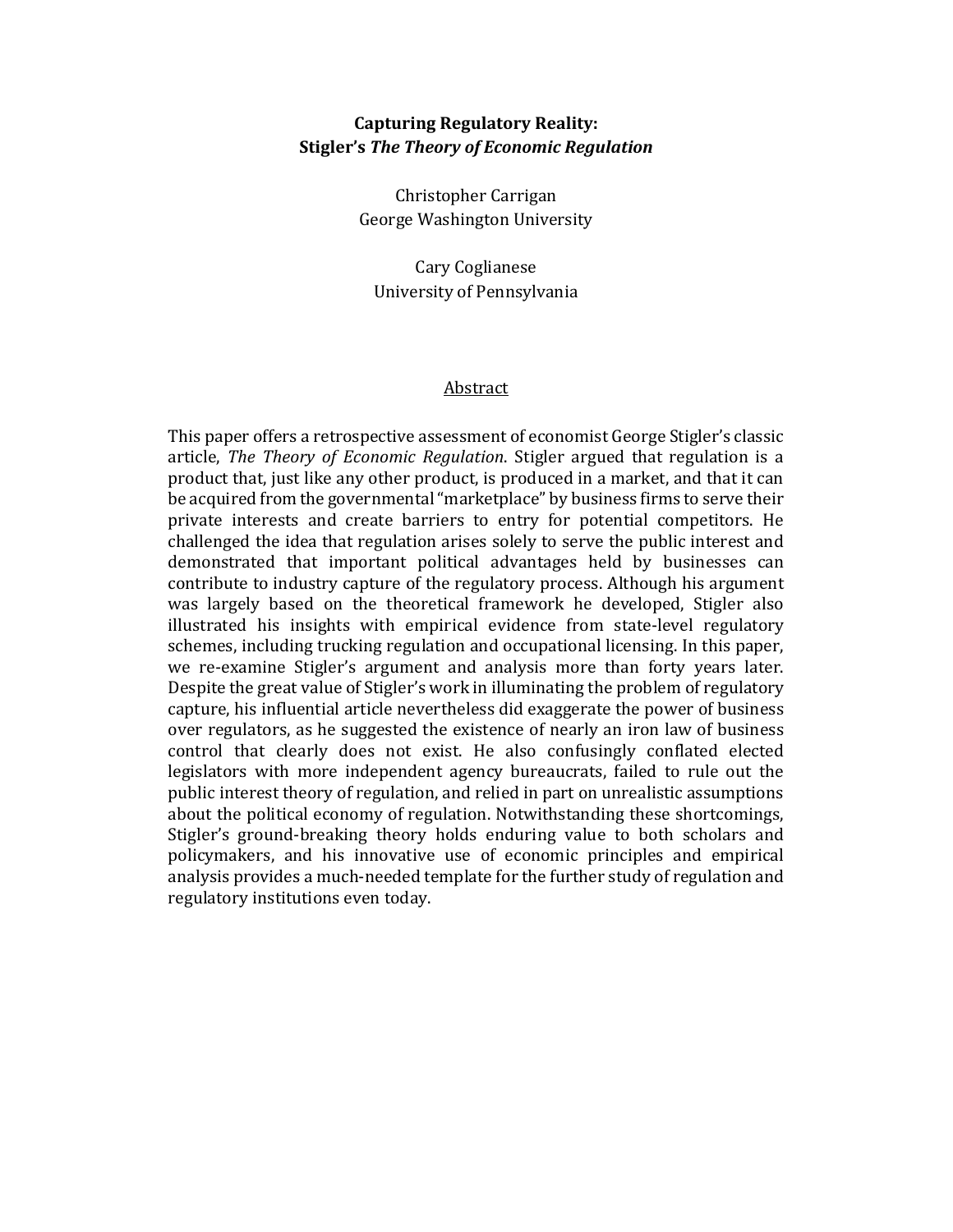## **Capturing Regulatory Reality: Stigler's** *The Theory of Economic Regulation*

Christopher Carrigan\* George Washington University

Cary Coglianese\*\* University of Pennsylvania

In the field of regulatory policy, few articles have achieved the impact of George Stigler's *The Theory of Economic Regulation*, published in 1971. Stigler punctured the idea that regulation arises solely to advance the overall public interest by correcting market failures. He forcefully argued that regulation is instead "acquired by the industry and is designed and operated primarily for its benefit" (Stigler 1971, 3). Although Stigler never used the phrase "regulatory capture" in *The Theory of Economic Regulation*, his article has nevertheless come to be so identified with the idea that regulation serves private interests that it is hard to find any<sup>1</sup> serious discussion of regulatory capture in the last forty years that does not at least cite Stigler's work. Indeed, the Social Sciences Citation Index reports that in the year 2012 alone, over ninety articles cited Stigler's *Theory* – notwithstanding the passage of more than forty years since its publication. Clearly, Stigler's work "changed the way economists analyze government regulation" (Peltzman 1993), and it "has exercised enormous influence over a large body of researchers" from other disciplines as well (Mitchell & Munger 1991).

Stigler's *Theory* has had this impact – and should continue to – even though it is admittedly far from perfect. Some of its language, for example, exaggerates the power of business, in particular Stigler's oft-quoted claim that regulation "as a rule" (Stigler 1971, 3) benefits regulated industries. In addition, its empirical evidence failed to rule out competing explanations, including the very possibility of the public interest theory that he sought to challenge. Yet, these limitations notwithstanding, Stigler's article was at the time of its publication path-breaking in both its theoretical and empirical treatment of business-government relations. Even today, when public policy has expanded well beyond the economic regulation of discrete industries that Stigler studied, his insights remain important for understanding both the motivations of and the influences on government regulators, clearly distinguishing the positive enterprise of

 $\overline{\phantom{a}}$ 

<sup>\*</sup> Assistant Professor of Public Policy and Public Administration, George Washington University

<sup>\*\*</sup> Edward B. Shils Professor of Law, Professor of Political Science, and Director of the Penn Program on Regulation, University of Pennsylvania

Prepared to appear as a chapter entitled "George Stigler, 'The Theory of Economic Regulation,'" in Steven Balla, Martin Lodge, & Edward Page, editors, *Oxford Handbook of the Classics of Public Policy* (Cambridge: Oxford University Press).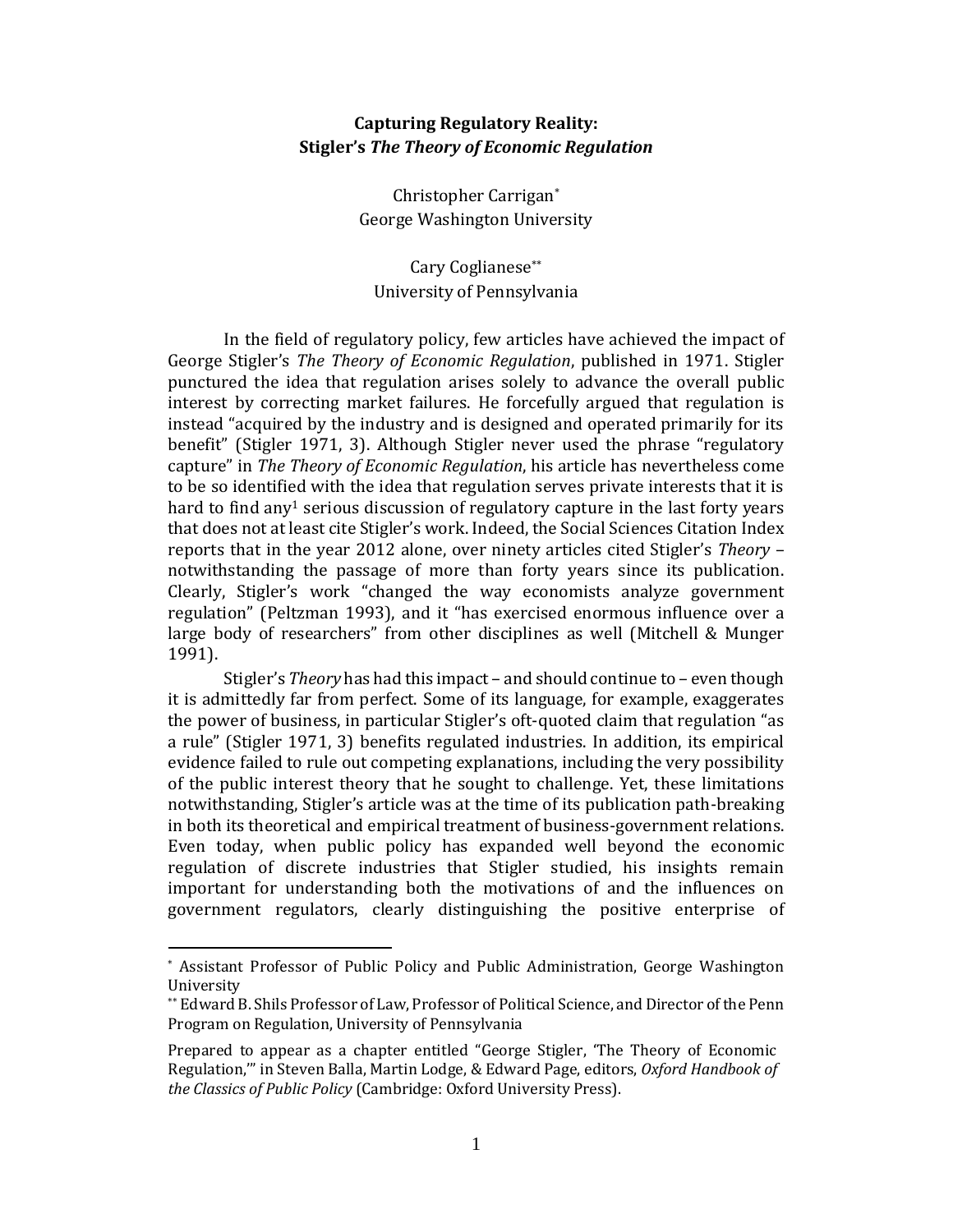*explaining* regulation from the normative task of *justifying* regulation. More effectively than others before him, Stigler framed vital questions about why and how regulation arises, questions that have preoccupied the most recent generation of regulatory scholars and will rightfully preoccupy generations to come.

#### **Stigler's** *Theory*

Stigler made a strong claim in *The Theory of Economic Regulation*: regulation is just a product, produced in a marketplace like any other product is. The main difference between regulation and other products is that the political process defines the structure of the market for regulation. As long as the differences between political and economic markets are taken into account, the application of standard concepts like monopoly and oligopoly, and tools of economic analysis like supply and demand, can provide useful answers to important questions about why regulation arises and what forms it takes. Of course, by the time Stigler was writing, other scholars had already recognized the value of a political economy approach to public policy (e.g., Buchanan & Tullock 1962; Olson 1965). Stigler, though, commanded attention because he applied insights from political economy specifically to regulation. He sought to dislodge what he called the "idealistic view" (Stigler 1971, 17) of regulation, namely that regulation advances the public interest, a view that had its hold on many economists and other scholars at the time. According to Stigler, regulation largely advances private interests because of the way political institutions create incentives for political leaders to emphasize an industry's interests over the broader public's interests.

In his *Theory* article, Stigler began by defining the products that government supplies in the regulatory marketplace. He noted that "the state has one basic resource which in pure principle is not shared with even the mightiest of its citizens: the power to coerce" (Stigler 1971, 4). Government uses this power to compel its subjects to pay taxes and follow rules. That power of coercion can be deployed in such a way as to help some individuals and industries at the expense of others. By trying to influence how the state uses its coercive authority, businesses seek to "buy" one or more of government's four main products: subsidies; control over competitive entry; regulation of product substitutes or complements; and the fixing of prices.

Stigler assessed the business value of each of these four products. Subsidies obviously provide firms with direct monetary benefits, but Stigler argued that they are usually not the first choice for business because they typically need to be shared with all firms in a sector, including entrants. For example, leading universities may lobby successfully for increases in research funding only to have other universities compete for these same funds. By contrast, firms much prefer regulations that operate as barriers to entry by potential competitors, or that otherwise disadvantage substitute products or advantage complementary products to their own. Some of the starkest examples of entry barriers include requirements that regulators approve new trucking routes or the entry of new airline carriers. But any time a regulation contains a grandfather clause exempting incumbent firms from new requirements, regulation increases the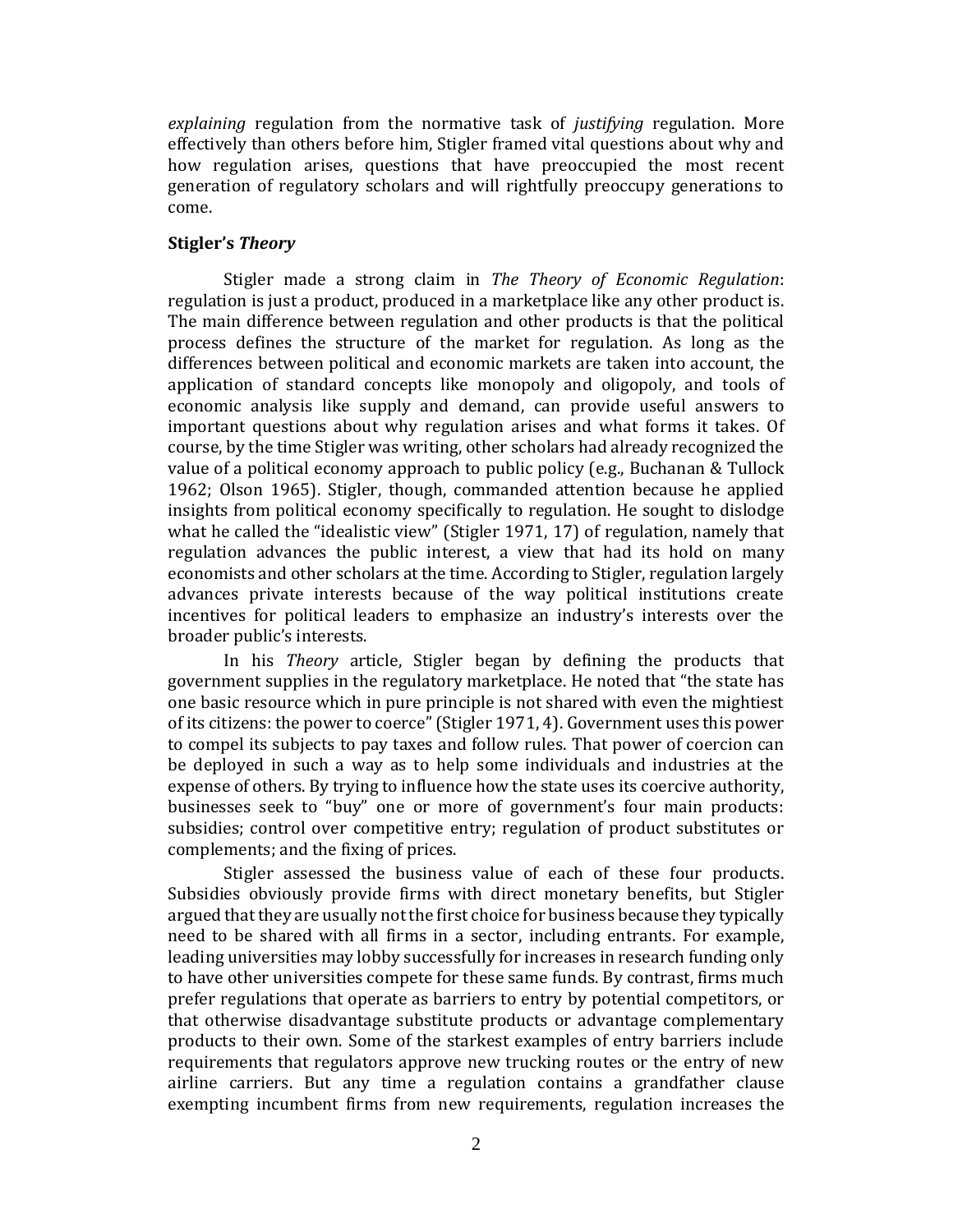relative costs to new entrants. Just as existing businesses prefer regulatory barriers to entry, Stigler argued that they also favor the creation of institutions that can impose price controls on their sectors, especially if these institutions can be influenced to keep prices at levels higher than competitive rates.

Of course, simply because businesses can use regulation to enhance their profits, this does not mean that every firm will get exactly what it wants in the political marketplace. Stigler explained that the political process does not function like an ordinary market. Instead of products being allocated to the highest bidder, the political market ostensibly gives everyone a say (or at least a representative who has a say). This introduces complexity and uncertainty that firms must factor into their calculation of the expected benefits of regulation. "The channels of political decision-making" are, according to Stigler, "gross or filtered or noisy" (Stigler 1971, 12). For this reason, smaller businesses might actually sometimes reap disproportionate gains through the political process relative to what they would through the economic marketplace. Some firms may not succeed at all.

But still, business holds important advantages in the political process. All voters may have a say, but they also have little incentive to learn about policy proposals and actively express their preferences about them (Downs 1957). Not only does this inhibit their ability to reward political actions taken in their interest, it also limits their capacity to punish those politicians who champion policies that hurt them. The well-known challenges of collective action, enunciated by Mancur Olson (1965) six years before Stigler's *Theory*, effectively function to privilege concentrated industry interests over the broader public interest. As a result, businesses with large stakes in regulation often get their way. These firms provide political parties and candidates with financial resources: campaign contributions, fund raising efforts, jobs for political party members, and contracts with politicians' businesses, such as law firms. They also work to support get-out-the-vote efforts in favor of business-friendly representatives and causes.

In *The Theory of Economic Regulation*, Stigler not only developed this theoretical explanation for industry's capture of the regulatory process, but he also sought to bring empirical evidence to bear on it. Reflecting his view that the economics profession was insufficiently attentive to both empirical analysis as well as government regulation (Stigler 1965; 1975), Stigler illustrated his claims in *The Theory* with references to different types of regulatory arrangements, such as oil import quotas. But he also put forward regression analyses of two statelevel regulatory schemes – trucking regulation and occupational licensing – to support his political economy account of regulation. In the first of these regression models, Stigler focused on the limits that states placed on truck sizes and weights around the time the trucking industry started to expand in the 1930s. Stigler claimed that the stringency of these limits across different states correlated with variables related to the interests of the agricultural and railroad industries in each state. As his measure for the importance of trucks to a state's agriculture industry increased, the limits on trucks grew less strict, presumably because the powerful farm lobby would ensure that farmers who needed them would be allowed to use large trucks. However, the shorter the railroad freight lines were in the state, the more restrictive were the truck limits, seemingly because trucks competed more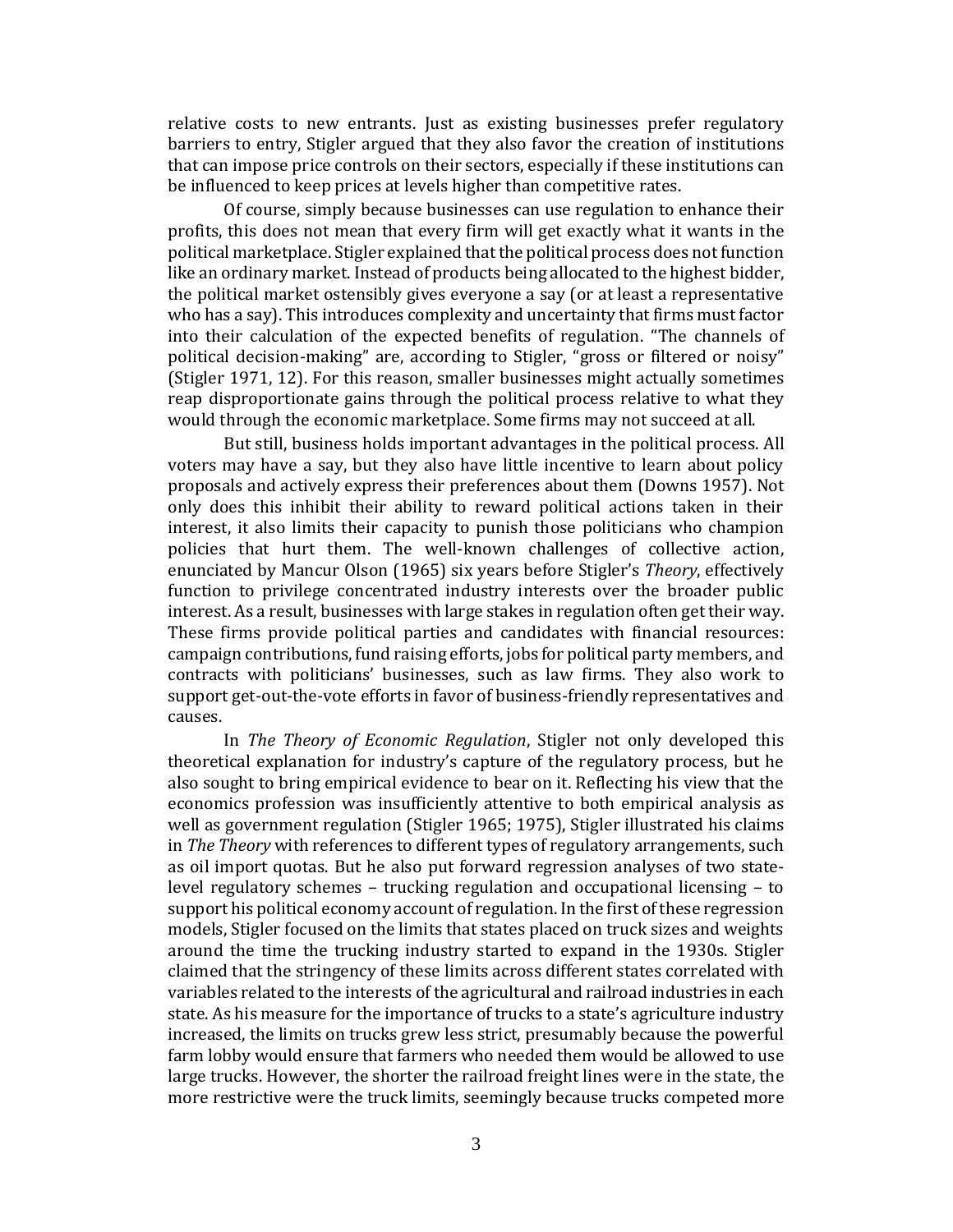with railroads on shorter routes. In these cases, restrictions on the size of trucks served the railroads' interests in limiting their competitors.

He also examined state licensing of occupations such as beauticians, architects, lawyers, embalmers, and dentists because these requirements restrict entry. Stigler hypothesized that state licensing would have occurred earliest in those states where the occupation's political strength was greatest, as measured by the raw numbers of individuals in the occupation as well as their concentration in urban environments (which presumably made it easier for them to act collectively). Stigler's analysis of data from around the turn of the  $20<sup>th</sup>$  century generated results that were, in his words, "not robust" – but that showed, "in general, the larger occupations were licensed in earlier years" (Stigler 1971, 15- 16). Stigler also compared licensed and unlicensed occupations in 1960 and found at least "a modicum" of descriptive evidence to suggest that licensing exists not to protect consumers but to limit the ability of potential entrants to practice the profession (Stigler 1971, 17).

For Stigler, then, the idea that regulation benefits business not only grew out of economic theory, but it also found support in what he considered to be an "illustrative" empirical analysis (Stigler 1971, 7). *The Theory of Economic Regulation* aimed to re-shape economists' thinking about regulation, making the case for analyzing regulators' behavior using the same kind of theories and methods economists use to analyze any other producer and consumer behavior. In his concluding comments in *The Theory*, Stigler took aim at the simplemindedness of economists who lambasted the Interstate Commerce Commission (ICC) for supporting railroads to the detriment of overall social welfare:

This criticism seems to me exactly as appropriate as a criticism of the Great Atlantic and Pacific Tea Company for selling groceries, or as a criticism of a politician for currying popular support. The fundamental vice of such criticism is that it misdirects attention: it suggests that the way to get an ICC which is not subservient to the carriers is to preach to the commissioners or to the people who appoint the commissioners. The only way to get a different commission would be to change the political support for the Commission, and reward commissioners on a basis unrelated to their services to the carriers (Stigler 1971, 17).

Although Stigler never used the precise phrase "regulatory capture" in his article, his closing words certainly sounded with the same spirit of resignation about industry dominance of the regulatory process that usually accompanies charges of capture. He left the reader to wonder if there really could be any realistic way to avoid having regulators who were "subservient" to industry.

#### **Influence and Critique**

Stigler was by no means the first to note that businesses seek to influence regulatory agencies to their advantage. For some time, political scientists and historians like Samuel Huntington, Marver Bernstein, Gabriel Kolko, and Theodore Lowi had been describing regulatory agencies which the regulated industry had manipulated for its own benefit (Huntington 1952; Bernstein 1955; Kolko 1963; Lowi 1969). Nevertheless, for economists and other scholars of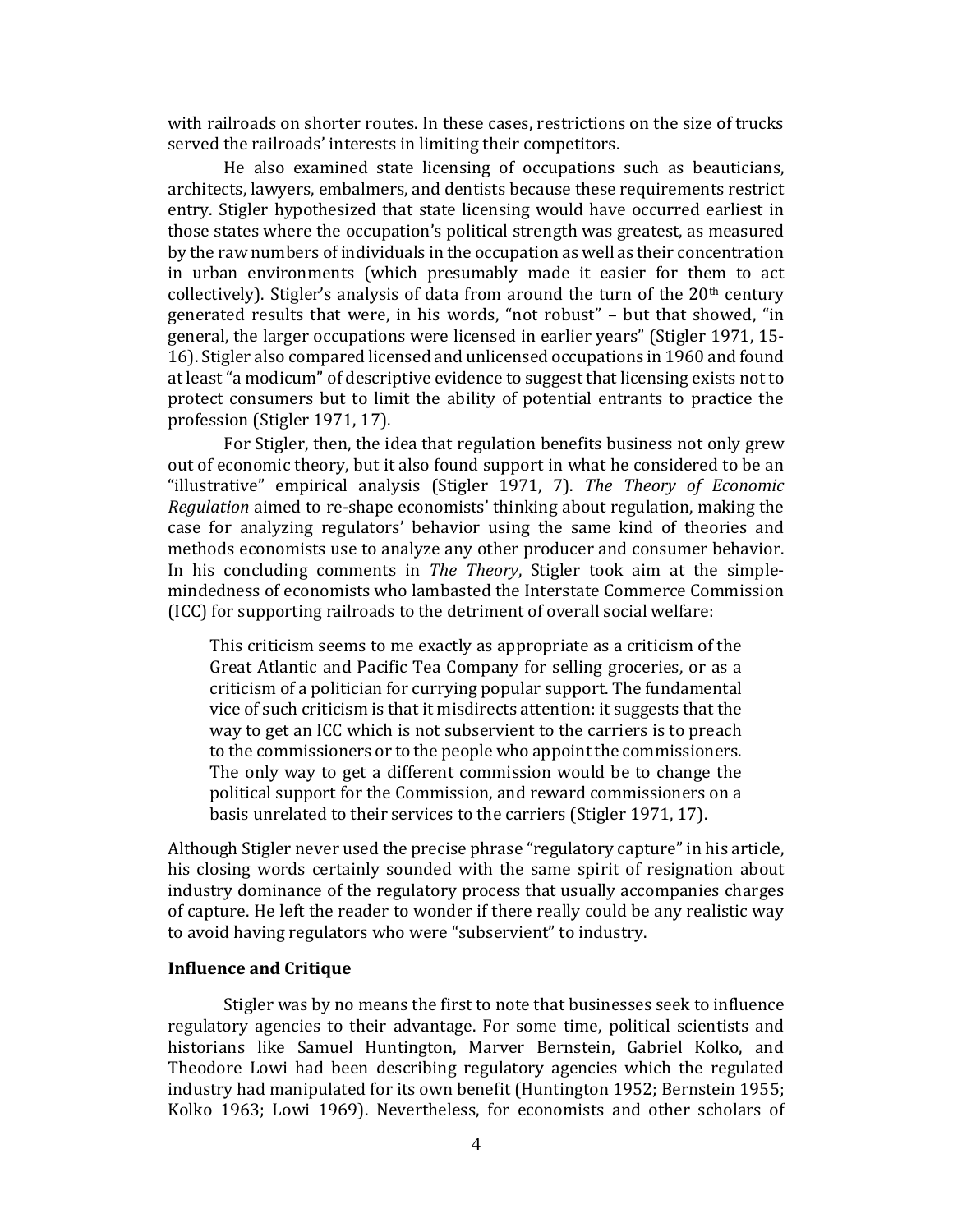regulation, Stigler's article provided the theoretical foundation – largely absent from prior research – upon which a more extensive research effort on the political economy of regulation could be built (Posner 1974). Using his theory, Stigler sought to explain his own discoveries that regulation did little to achieve its goals in controlling utility prices (Stigler & Friedland 1962) or improving the quality of securities offered for sale to the public (Stigler 1964). He also set forth to explain similar empirical findings by others. As Sam Peltzman has described:

While this image [of the regulator captured by the regulated industry] was hardly new . . ., the willingness of many economists to embrace it on the basis of mounting evidence was new. . . . [T]he evidence of capture seemed to ask for an explanation of why regulation had come to work in this seemingly perverse way. The answer [was] provided in Stigler's (1971) article on the theory of regulation (1993: 822).

Others before Stigler had lamented the success that industry interests had in reorienting regulation, but by using economic principles to explain regulatory activity, Stigler also sought to show how and why regulatory regimes could be acquired – not just altered – by business (Posner 2013). In short, Stigler had articulated what soon became known as the "economic theory of regulation" (Posner 1974; Peltzman 1989).

Peltzman (1976: 211) – in his own widely cited article – formalized Stigler's theory, acknowledging his "intellectual debt" to Stigler's "pioneering work." He also extended Stigler's analysis by postulating that regulators face both consumer and industry demands for regulation. He showed formally that a rational regulator will respond not by entirely delivering what a monolithic industry wants to the exclusion of others but by seeking an outcome that optimizes political support from all groups interested in regulation. Subsequent theoretical analyses further broadened Stigler's simple characterization of the interest group environment (Becker 1983; Grossman & Helpman 1994), more carefully distinguished the incentives faced by legislators and their agents (Weingast & Moran 1983; Laffont & Tirole 1991), described how political actors can use regulation to extract rents (McChesney 1987), and illustrated how attention to politicians' motivations can help distinguish between regulatory capture and the pursuit of public interest objectives (Levine & Forrence 1990).

In addition to theoretical extensions, Stigler's economic theory of regulation has prompted a multitude of empirical investigations of businessgovernment relations across a variety of industries, including airlines (Levine 1981), mining (Kalt & Zupan 1984), banking (Kroszner & Strahan 1999), and manufacturing (Maxwell, Lyon & Hackett 2000). His work has inspired inquiries spanning a broad set of policy and research domains, including accounting standards (Watts & Zimmerman 1978; 1990), rules for new business entry (Djankov et al. 2002), and trade policies (Hillman 1982; Grossman & Helpman 1994).

But perhaps the greatest indicator of the influence of Stigler's ideas may simply be the reaction that most contemporary readers will likely have upon reading *The Theory* today: it all seems rather obvious. Since the 1970s, thinking about regulation from a political economy perspective has become well-accepted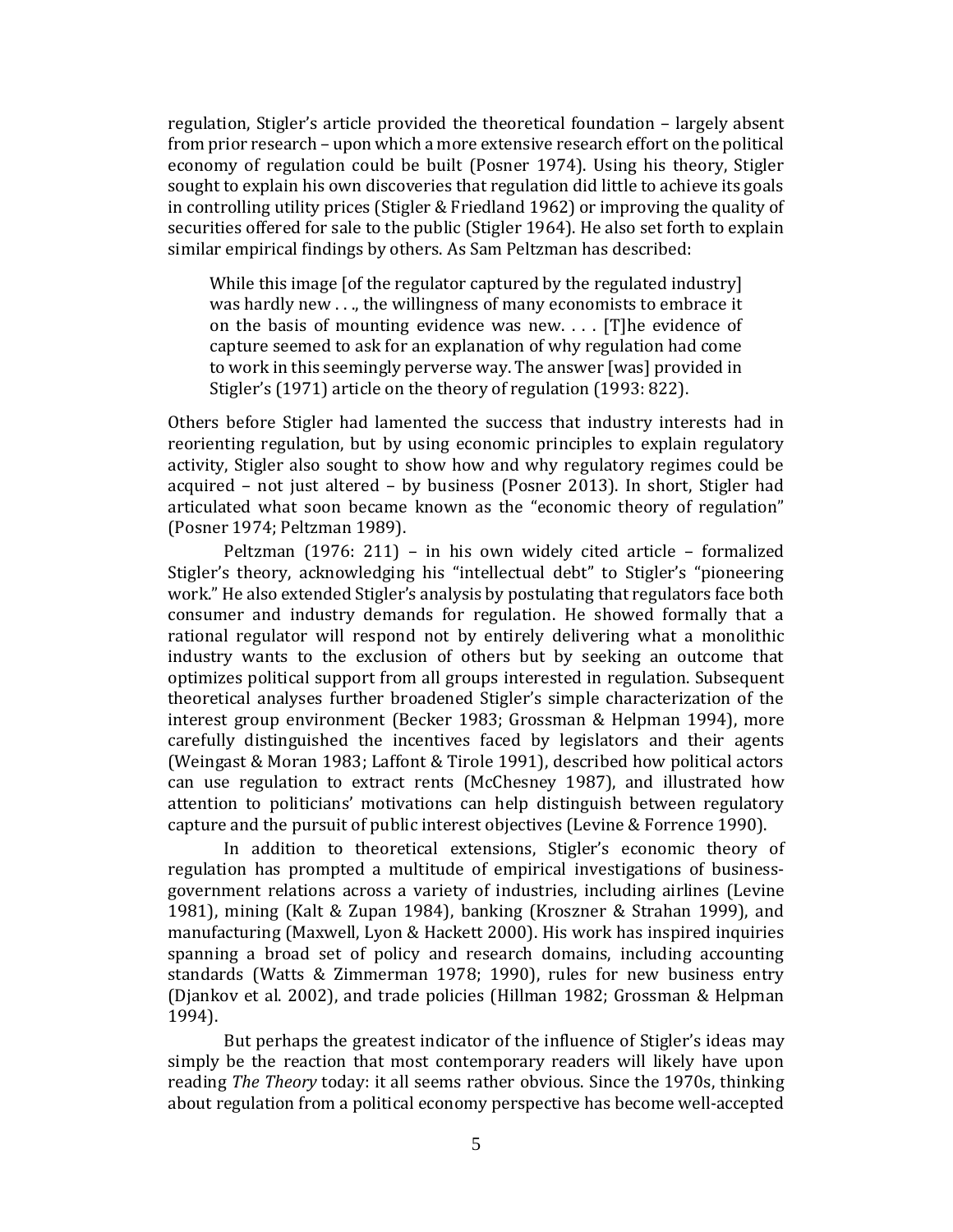within academic circles and more broadly. The perception that agencies can be captured has become commonplace. One need only point to reactions to various disasters in heavily regulated industries – the mortgage crisis and Great Recession, the Gulf of Mexico oil spill, and the Fukishima Daiichi nuclear accident in Japan – to see indications of Stigler's legacy. Much of the blame for these recent crises has been laid upon regulators who purportedly made themselves too subservient to the industries they regulated (Carrigan & Coglianese 2012).

In spite of its vast impact on regulatory scholarship (or perhaps because of it), Stigler's *Theory* has also invited its share of criticisms. These critiques have ranged from knocking down the strong claims that Stigler appeared to make in certain passages to challenging the validity of his empirical analyses. To be complete, any consideration of Stigler's *Theory* should acknowledge at least four critiques of his work – even if none of them undercut the core contribution he made in utilizing the tools of theoretical economic analysis to explain how regulation actually gets implemented.

First, Stigler's article can be read to exaggerate the power of business over regulation. Some of his language definitely left this impression. He stated, for example, that his "central thesis" was "that, as a rule, regulation is acquired by the industry and is designed and operated primarily for its benefit" (Stigler 1971, 3). Such a strong claim about business dominance "as a rule" begs to be challenged – and easily so. After all, any suggestion that business holds an ironclad grip over regulatory policy is contradicted by persistent and often unsuccessful business opposition to the imposition of costly regulatory burdens (Kamieniecki 2006). However, notwithstanding Stigler's sometimes forceful language, it would be somewhat unfair to attribute to Stigler the bold claim that regulatory capture occurs "as a rule." He never put forth evidence in *The Theory* that could show regulatory capture occurred with any regularity. Instead, he offered theoretical arguments and very limited empirical evidence from a few regulatory domains (Posner 1974). He also acknowledged elsewhere in his article the "defensive power of various other industries" that could complicate any business's efforts to capture a regulatory agency (Stigler 1971, 8). He specifically stated that his theory "does not mean that every large industry can get what it wants or all that it wants" (Stigler 1971, 11). For these reasons, it should be clear that Stigler did not believe all regulation is acquired by industry. That said, he did seem to think that a lot of regulation came into existence solely to serve industry's interests. As a result, reality seemed to hit Stigler's *Theory* hard within just a few years after its publication. The sweeping deregulation of airlines, telecommunications, trucking, and natural gas that occurred in the United States in the late 1970s and early 1980s proved hard to square with Stigler's emphasis on regulation as a barrier to entry (Levine 1981; Quirk 1981; Derthick & Quirk 1985), although subsequent extensions of his analysis have been directed toward understanding deregulation (Peltzman 1989). Also complicating Stigler's account were the consumer, civil rights, and environmental movements – and the extensive new forms of regulation that accompanied them but which were opposed by industry. Of course, this is not to say that these new regulatory arenas cannot be helpfully analyzed by referencing political economy theory (e.g., Keohane, Revesz & Stavins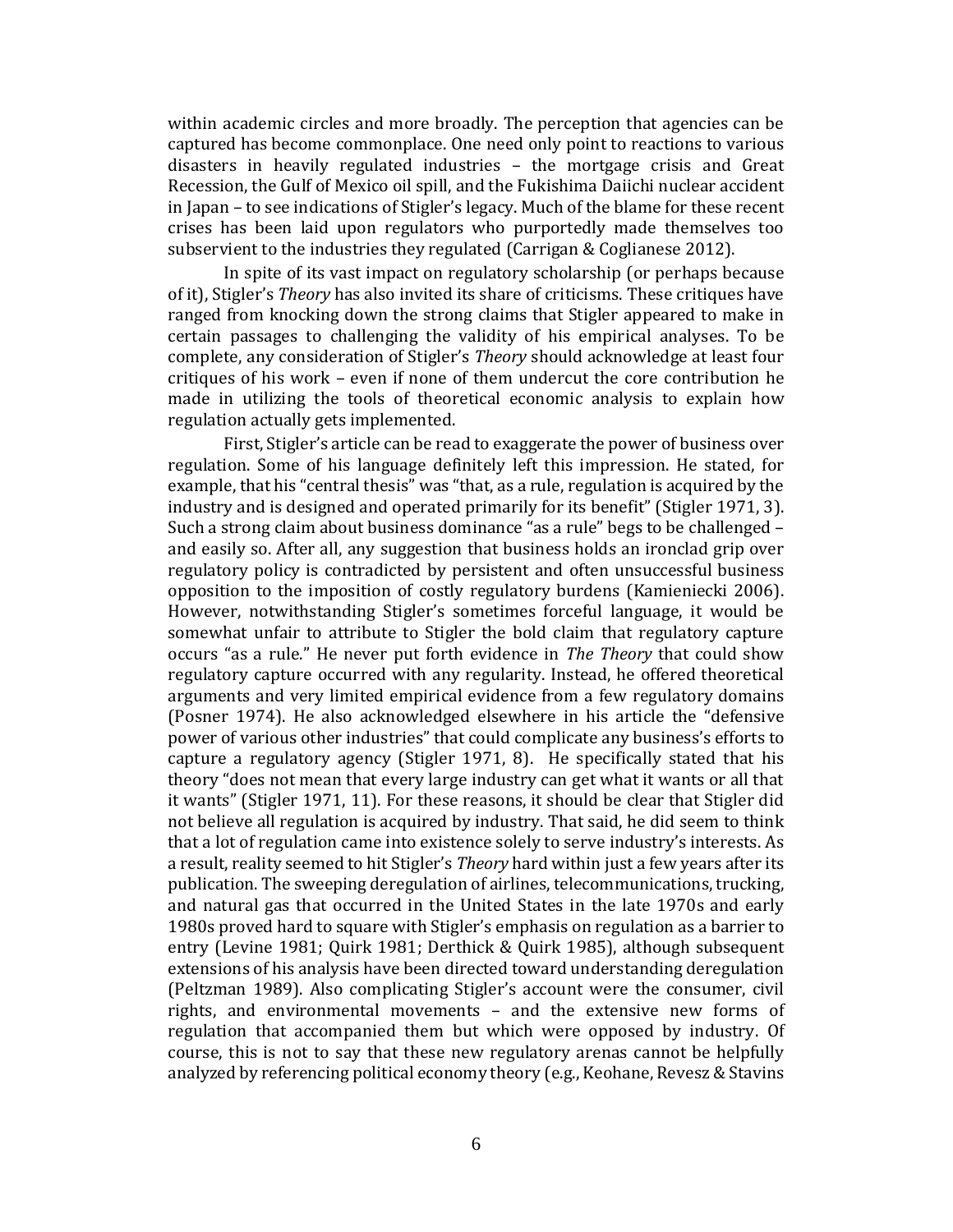1998), only that Stigler himself did not envision these possibilities any more than he considered the prospect of widespread deregulation.

Second, Stigler made little effort to distinguish between legislators and bureaucrats in his work. Legislators and the bureaucrats in regulatory agencies face different institutional environments with different political incentives – with bureaucrats being affected by what legislators do. Without any deep consideration of differing political institutions, Stigler's analysis could not fully explain how business-friendly regulatory regimes emerge (or do not emerge) from the political system (Shepsle 1982; Weingast & Moran 1983). This critique does not invalidate Stigler's political economy approach; it only qualifies the generalizability of some of Stigler's claims. As already noted, many scholars since Stigler have given specific attention to both the differences between legislators and bureaucrats as well as their interactions (Weingast & Moran 1983; Laffont & Tirole 1991). One of the most productive streams of political economy research on regulation in recent decades has centered on the study of regulatory institutions and their design (Carrigan & Coglianese 2011).

Third, Stigler's empirical evidence was, as he himself acknowledged, very limited. He analyzed only two types of regulation – trucking and licensing – and found more than mixed support in only one of these. More importantly, and something Stigler did not acknowledge, his evidence could not rule out plausible explanations consistent with a public interest theory of regulation (Carpenter 2013). Although a positive correlation between truck weight limits and the length of railroad freight hauls might be some indication of regulatory capture by railroads, it may also be the case that states with higher weight limits simply have lower population densities. If so, longer railroad freight hauls would be needed to bring goods to a more dispersed population. Having fewer people would also decrease the risks of allowing heavy trucks on the roads, suggesting a reasonable competing explanation for the higher weight limits (Carpenter 2013). Similarly, if occupational licensing counteracts information asymmetries to improve the quality of services offered, it would be consistent with the public interest if these requirements arose where they would have the greatest benefits. In addition to urban areas, the benefits would be greatest where both the demand for and supply of the service was greatest. Rather than demonstrating capture, an alternative explanation for Stigler's negative correlations between licensing and both urbanization and occupational size was that they simply arose where regulation was most needed. In a similar vein, Stigler also gave short shrift to the possibility that regulation could at times be both supportive of industry interests and simultaneously advance the public interest, at least relative to a status quo of no regulation. He assumed rather than established that private interests and the public interest were in conflict.

Finally, although one of the virtues of a political economy approach like Stigler's lies in its relative simplicity, for some scholars that also makes for one of its possible vices. A political economy model treats regulatory officials as subject to only a narrow range of self-interested motivations, an assumption that certainly makes generating predictions more tractable but could be said to undermine verisimilitude, if nothing else. It is sometimes suggested that government officials are motivated by more than their private gain (DiIulio 1994;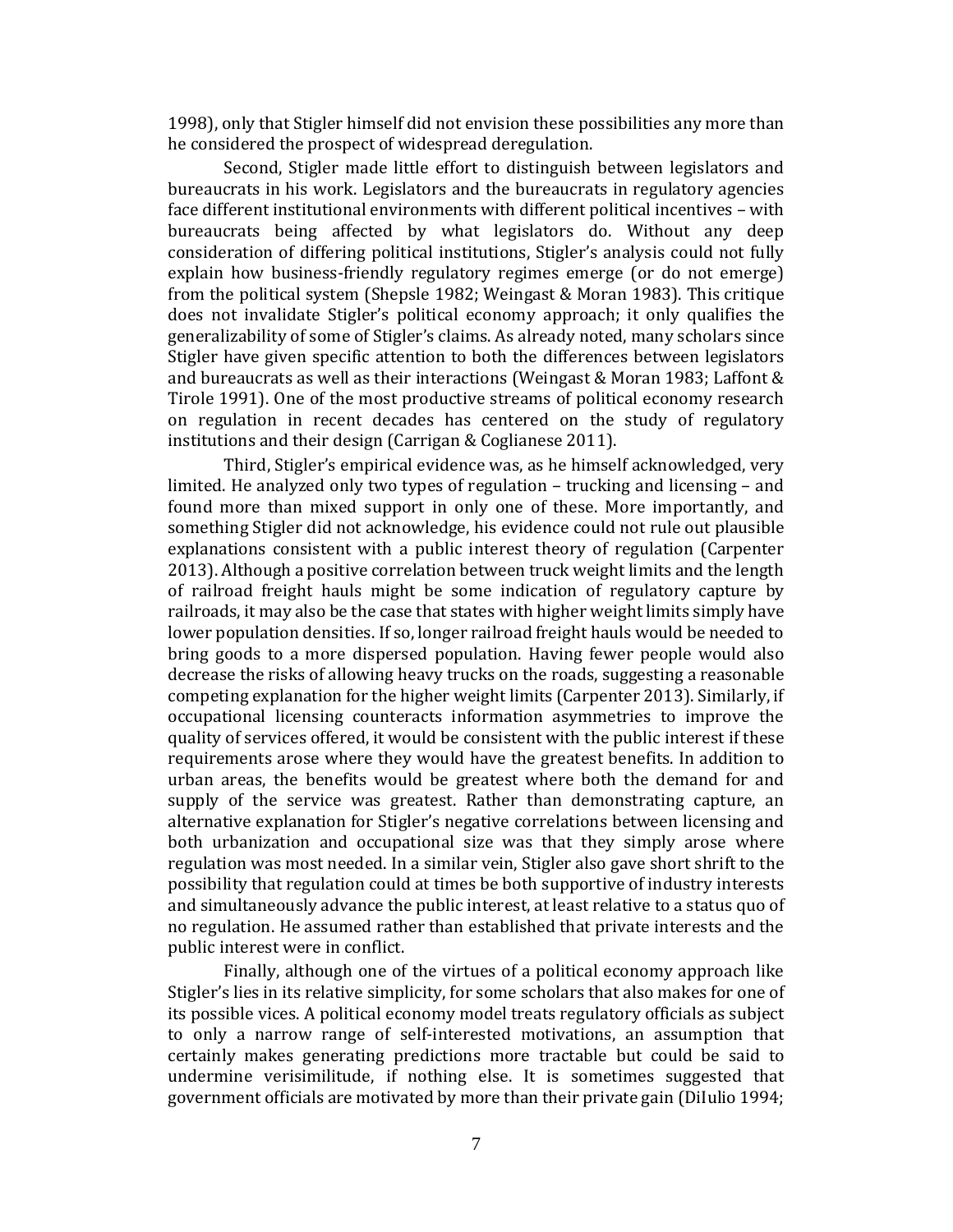Golden 2000); they may be called to public service by an underlying belief in the mission of an agency or a desire to pursue policies for the greater good (Kelman 1987; Wilson 1989). Public-interested regulators might even display outward behavior that sometimes looks like capture (Carpenter 2004; Coglianese, Zeckhauser & Parson 2004). For example, if an agency observes through repeated interactions with certain firms that these businesses faithfully adhere to existing rules, it might sensibly choose to hold those firms to lower levels of regulatory scrutiny relative to newcomers to the industry. Focusing more attention on those with which they have less experience could be a sensible way for publicinterested regulators to deploy scarce resources, but an unsophisticated political economic analysis might well associate such behavior with industry influence (Carpenter & Moss 2013). Thus, as with all theories, the circumstances to which Stigler's insights apply ultimately depend on where his assumptions fit, an obvious qualification never reflected in his strongly-worded assertions.

This last critique returns to Stigler's main point, which was the rejection of public interest explanations for public policy outcomes. Suggesting that regulators may have hard-to-see public interest motivations indicates that an open debate still lingers, decades after Stigler's *Theory*, about the very question he addressed so forcefully. Efforts to resist Stigler's emphasis on regulators' selfinterest could perhaps be viewed as challenging the core of his political economy approach. Or it could also be that such resistance simply misses Stigler's main point. As we have noted, a full reading of *The Theory* shows he did not think that industry would always use regulation to gets its way, notwithstanding some of his more ambitious theoretical claims. Nor perhaps did Stigler even reject the possibility that regulators might face mixed motivations. Rather, he sought to explain the general tendency of regulation to serve industry interests, and he did so by reference to the general tendencies created by incentives embedded within a democratic political system. He sought, in short, to explain what happens "as a rule."

## **Enduring Value**

Stigler's *Theory* article brought to the foreground what remains one of the most vital questions about regulatory institutions: how can they be made to work better to advance public welfare. This question is fundamental for both scholars and policymakers. Indeed, following nearly every major economic, environmental, and public health disaster, elected officials put the spotlight on the design of regulatory institutions, often reorganizing existing regulatory agencies or creating new ones in an ostensible effort to prevent bad outcomes from happening in the future (Coglianese 2002; Carrigan & Coglianese 2012). Yet if efforts to fix regulatory institutions are ever to succeed, these efforts must be grounded on solid empirical research about regulators' behavior. As Stigler wrote at the end of *The Theory*, "until the basic logic of political life is developed, reformers will be ill-equipped to use the state for their reforms, and victims of the pervasive use of the state's support of special groups will be helpless to protect themselves" (Stigler 1971, 18). Knowledge may not always equate with power in the political process, but it is a necessary condition for effective institutional reform.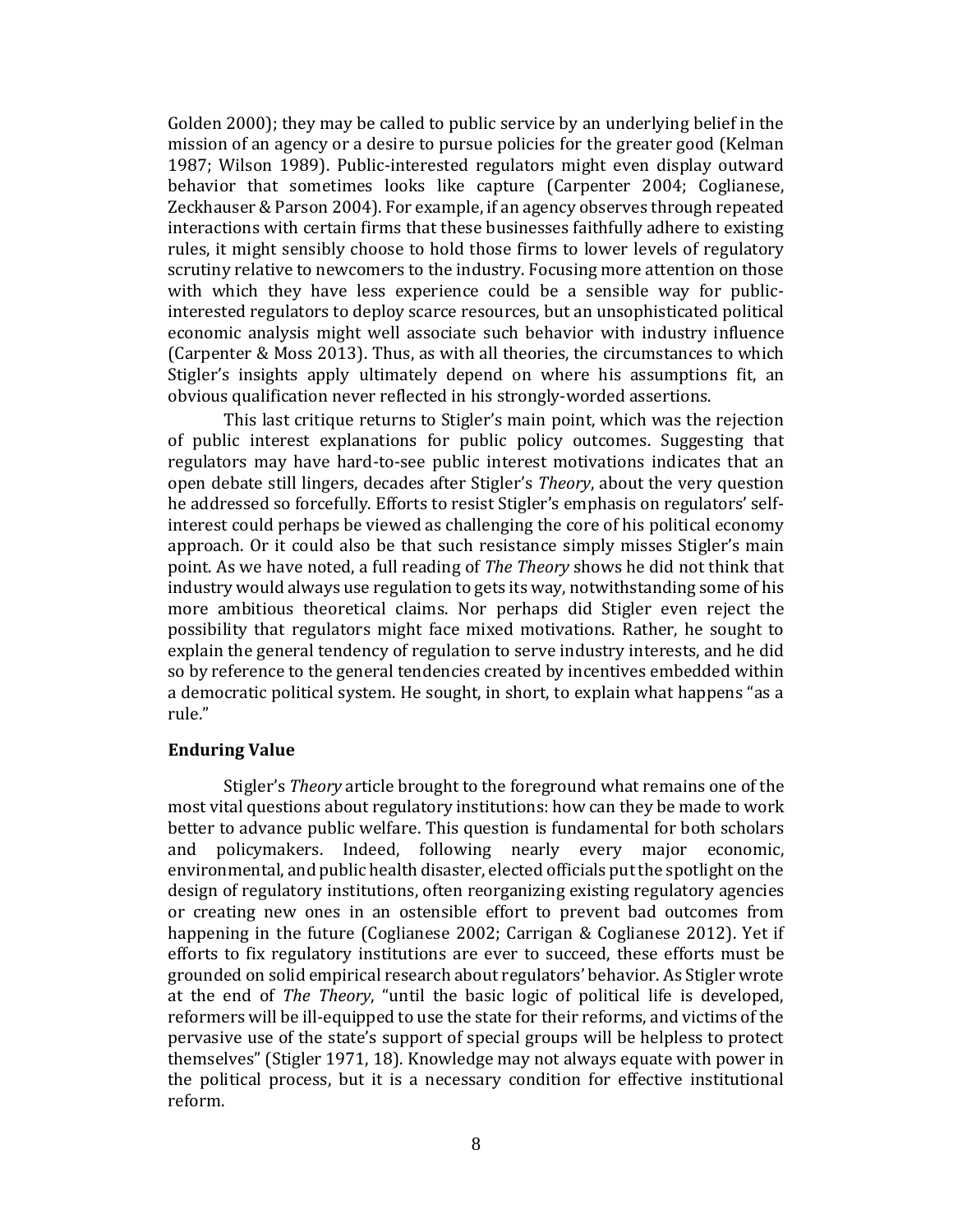Although the empirical evidence presented in Stigler's *Theory* was quite limited – especially when judged by contemporary standards – his effort to test his ideas with statistical analysis offered a template that others have followed in the decades since. His article provided a model in other respects as well, providing at least three additional lessons for the study of regulation and regulatory institutions.

First, researchers (if not also policymakers) need to remain cognizant of the difference between the empirical and the normative. This is not to say that the two can, or should, ever be neatly compartmentalized. Normative concerns can appropriately motivate the framing of much empirical inquiry, and, as critics of political economy have suggested, normative ideas might well have some influence, as an empirical matter, over public policy behavior (Reich 1990). Still, normative claims cannot substitute for empirical ones, and empirical claims need to be tested, not assumed. One simply cannot expect that policy outcomes will always, or ever, accord with the normative precepts of standard welfare economics. If this seems platitudinous, that is in no small part because of Stigler's *Theory*.

Second, although Stigler's choice of language in *The Theory* may at times have sounded absolutist, his empirical analysis actually revealed an appropriately subtle posture toward regulatory capture. Unfortunately, words like "capture" – which Stigler did not use – or "subservient" – which he did – conjure up binary arrangements: a regulator is either subservient or not. But reality is messier. Not only do a variety of non-industry interests get involved in regulatory policymaking, but different industry interests can compete with each other. Stigler recognized as much. After all, one of his empirical tests involved an explicit tension between industries, namely, railroads versus trucking firms. Moreover, another messy aspect of reality is that industry influence is not absolute; no agency is in this sense fully "captured." Influence is instead a matter of degree, and the researcher's challenge is to identify and explain the degree of industry influence. Notwithstanding some of his bold claims – perhaps borne from the ambitions of his theoretical analysis – Stigler approached his research challenge in precisely this way. His entire empirical analysis treated influence as a matter of degree. After all, he analyzed regulation in continuous terms, using variables like truck length and weight restrictions rather than looking for complete bans on truck transportation. Like any good social scientist, he looked for statistically significant correlations, not perfect ones. Future research on regulatory capture should continue to adhere to a nuanced conception of capture.

Finally, although he was not explicit about it, Stigler's choice of empirical tests recognized the importance of differentiating between various facets of regulation. Regulation is itself not a monolithic phenomenon, but refers to a complex set of behaviors: policy making, institution creating, enforcement, and more. Regulatory standards can be defined or structured in different ways. Whatever explains when these standards are established may not explain what they require. Whatever explains the making of these different regulatory standards may not explain how they are enforced. At some regulatory agencies, standard-setting could well prove more susceptible to industry influence than enforcement (or vice versa). Stigler tacitly acknowledged the existence of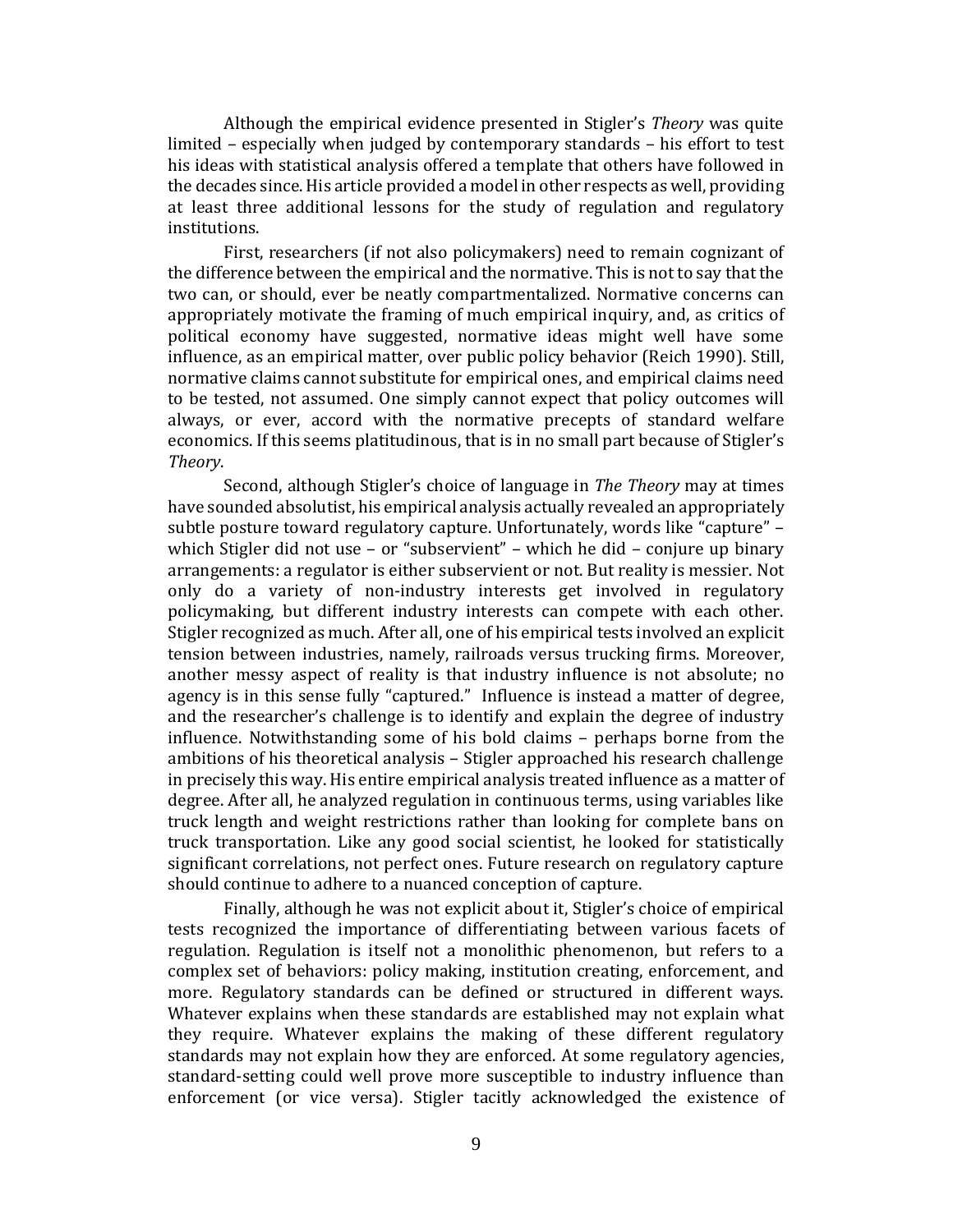different facets of regulation. Consider his varied empirical tests. One of his analyses centered on the stringency of trucking weight limits, while the other focused on the timing of occupational licensing rules (regardless of how stringent the licensing standards might have been). Giving explicit attention to different facets and types of regulation remains a valuable strategy. Political economy models have illuminated policymakers' choices about so-called command-andcontrol regulation and market-based instruments (Keohane, Revesz & Stavins 1998). Other forms and facets of regulation – e.g., management-based regulation, information disclosure, voluntary approaches, or cooperative enforcement – could be fruitfully studied through a political economy lens (Carrigan & Coglianese 2011). New questions can be imagined too, such as whether some alternative forms of regulation are more (or less) resistant to industry influence or whether some are harder (or easier) to use as a barrier to entry.

#### **Conclusion**

More than forty years have passed since Stigler published *The Theory of Economic Regulation*. Much has changed during this time, but we still know too little about how to design regulatory institutions to resist capture and enhance the broader social welfare. Yet thanks to Stigler, as well as to the broader literature on the political economy of regulation he inspired, we know much more than we did four decades ago. Back in the 1960s and early 1970s, regulation was viewed by economists primarily as a mechanism deployed to solve market failures – not as a weapon to be exploited by firms seeking to create barriers to efficient competition. Stigler's analysis was game-changing, rousing economists and regulatory scholars to the possibility that regulation could play exactly the opposite role from what it was intended. This caution, as well as Stigler's overall focus on the role of private interests, remains no less germane to today's highlychanged regulatory landscape. Furthermore, his example of theoretical development and empirical verification serves as a model of the kind of systematic thinking about regulation that even now needs greater supply. In the face of serious social and economic problems, some of which arise despite regulation and some perhaps because of it, we must do more, Stigler admonished, than simply "preach to the commissioners or to the people who appoint the commissioners" (Stigler 1971, 17). We need clear ideas tested by careful empirical analysis. Looking back at Stigler's classic article, today's reader should see *The Theory of Economic Regulation*, its limitations and flaws notwithstanding, as an exemplar of the type of research needed to equip decision makers and reformers to make better regulation and regulatory institutions.

#### **References**

- Becker, G. S. 1983. A theory of competition among pressure groups for political influence. Quarterly Journal of Economics, 98: 371-400.
- Bernstein, M. H. 1955. Regulating Business by Independent Commission. Princeton, NJ: Princeton University Press.
- Buchanan, J. M. and Tullock, G. 1962. The Calculus of Consent: Logical Foundation of Constitutional Democracy. Ann Arbor, MI: University of Michigan Press.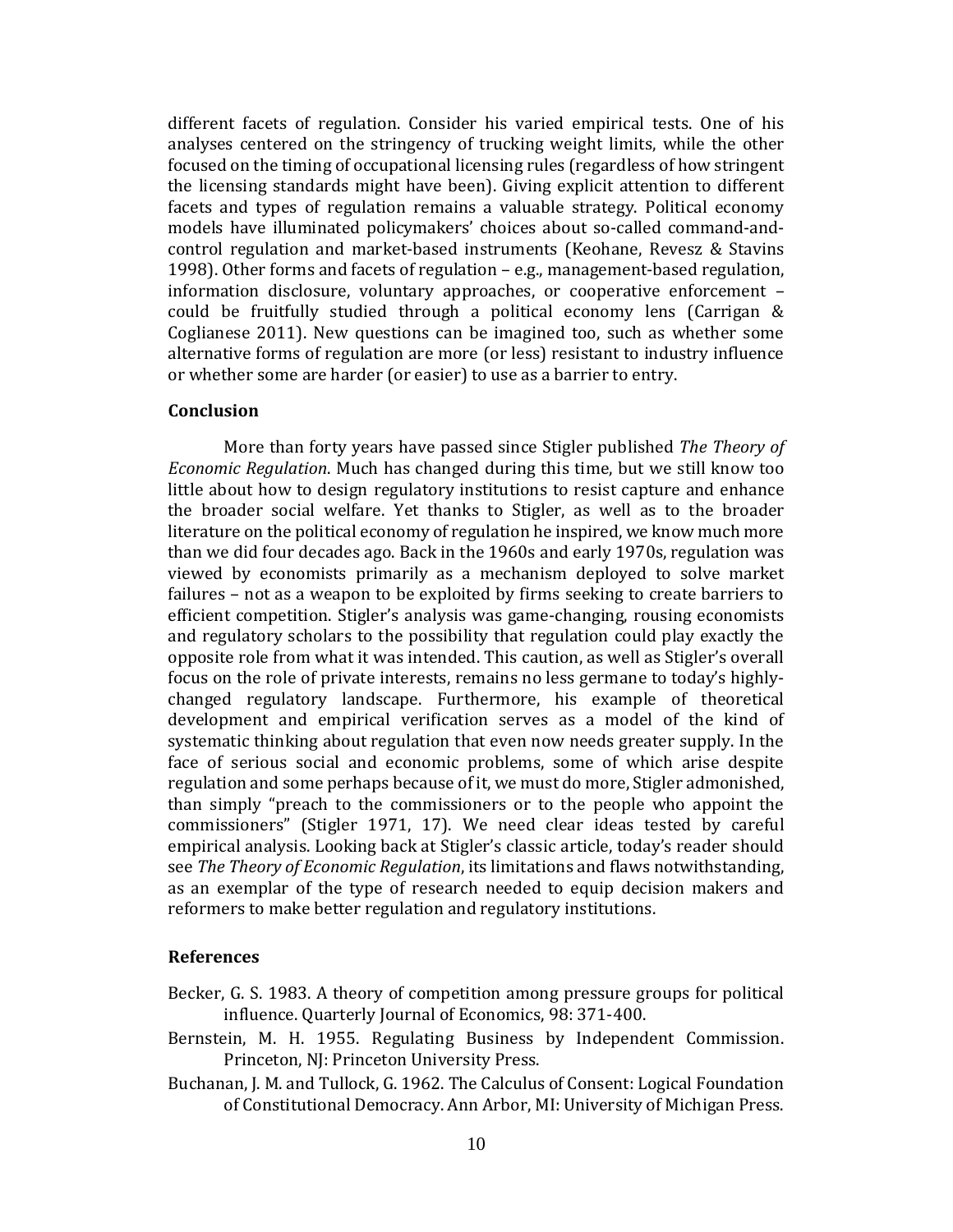- Carpenter, D. P. 2004. Protection without capture: product approval by a politically responsive, learning regulator. American Political Science Review 98: 613-31.
- Carpenter, D. 2013. Detecting and measuring capture. Pp. 57-68 in Preventing Regulatory Capture: Special Interest Influence and How to Limit, eds. D. Carpenter and D. A. Moss. New York: Cambridge University Press.
- Carpenter, D. and Moss, D. A. 2013. Introduction. Pp. 1-22 in Preventing Regulatory Capture: Special Interest Influence and How to Limit, eds. D. Carpenter and D. A. Moss. New York: Cambridge University Press.
- Carrigan, C. and Coglianese, C. 2011. The politics of regulation: from new institutionalism to new governance. Annual Review of Political Science, 14: 107-29.
- Carrigan, C. and Coglianese, C. 2012. Oversight in hindsight: assessing the U.S. regulatory system in the wake of calamity. Pp. 1-20 in Regulatory Breakdown: The Crisis of Confidence in U.S. Regulation, ed. C. Coglianese. Philadelphia: University of Pennsylvania Press.
- Coglianese, C. 2002. Empirical analysis and administrative law. University of Illinois Law Review, 2002:1111-1137.
- Coglianese, C., Zeckhauser R. and Parson E. 2004. Seeking truth for power: Informational strategy and regulatory policymaking. Minnesota Law Review, 89: 277-341.
- Derthick, M. and Quirk P. J. 1985. The Politics of Deregulation. Washington, DC: Brookings Institution.
- DiIulio, J. D., Jr. 1994. Principled agents: the cultural bases of behavior in a federal government bureaucracy. Journal of Public Administration Research and Theory, 4: 277-318.
- Djankov, S., La Porta, R., Lopez-de-Silanes, F. and Shleifer, A. 2002. The regulation of entry. Quarterly Journal of Economics, 117: 1-37.
- Downs A. 1957. An Economic Theory of Democracy. New York: Harper and Row.
- Golden, M. M. 2000. What Motivates Bureaucrats? Politics and Administration During the Reagan Years. New York: Columbia University Press.
- Grossman, G. M. and Helpman, E. 1994. Protection for sale. American Economic Review, 84: 833-50.
- Hillman, A. L. 1982. Declining industries and political-support protectionist motives. American Economic Review, 72: 1180-87.
- Huntington, S. P. 1952. The marasmus of the ICC: the Commission, the railroads, and the public interest. Yale Law Journal, 61: 467-509.
- Kalt, J. P. and Zupan, M. A. 1984. Capture and ideology in the economic theory of politics. American Economic Review, 74: 279-300.
- Kamieniecki, S. 2006. Corporate America and Environmental Policy: How Often Does Business Get Its Way? Palo Alto, CA: Stanford University Press.
- Kelman, S. 1987. Making Public Policy: A Hopeful View of American Government. New York: Basic Books.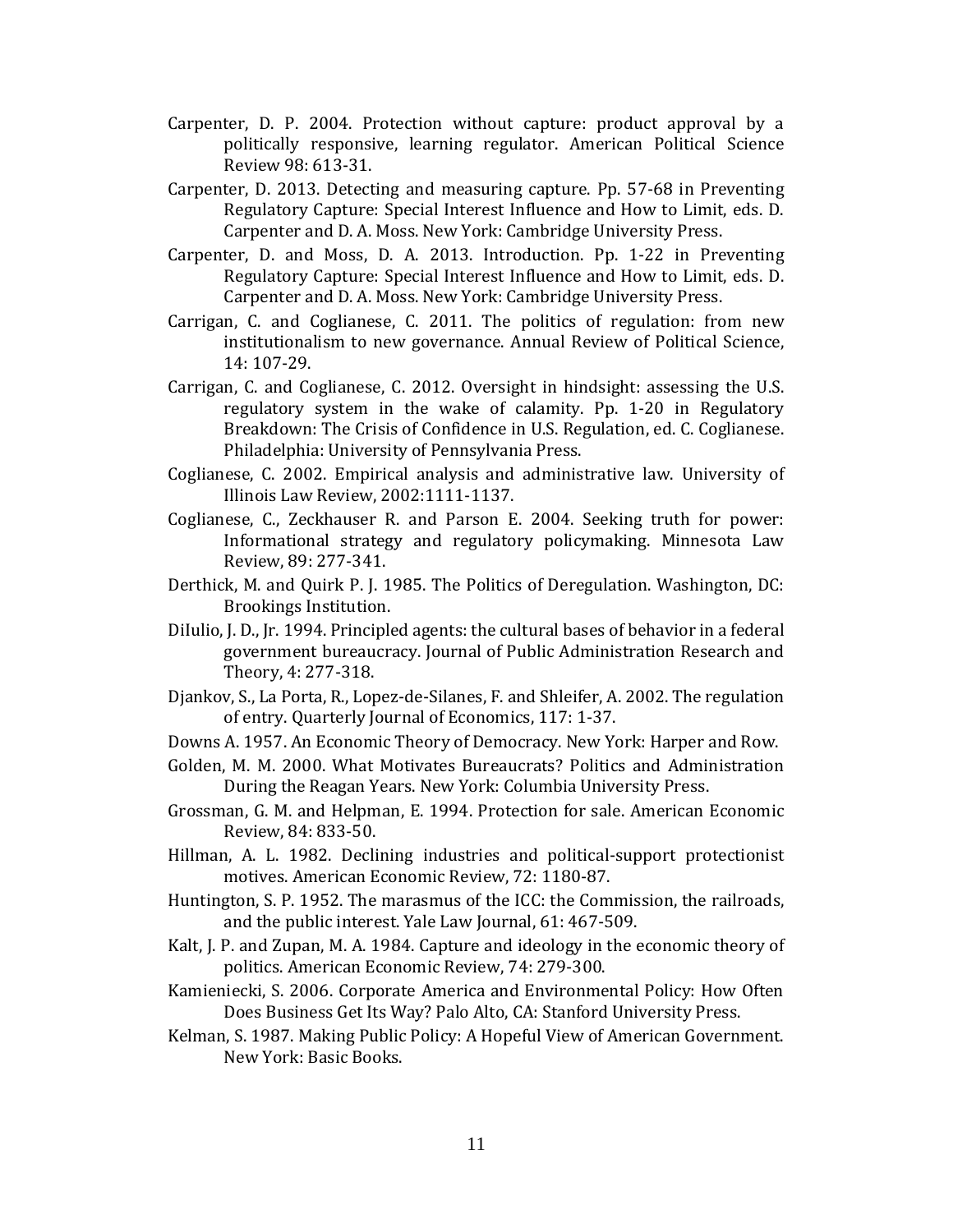- Keohane, N. O., Revesz, R. L. and Stavins, R. N. 1998. The choice of regulatory instruments in environmental policy. Harvard Environmental Law Review, 22: 313-67.
- Kolko, G. 1963. The Triumph of Conservatism: A Reinterpretation of American History, 1900–1916. New York: Free Press.
- Kroszner, R. S. and Strahan, P. E. 1999. What drives deregulation? Economics and politics of the relaxation of bank branching restrictions. Quarterly Journal of Economics, 114: 1437-67.
- Laffont, J.-J. and Tirole, J. 1991. The politics of government decision-making: a theory of regulatory capture. Quarterly Journal of Economics, 106: 1089- 127.
- Levine, M. E. 1981. Revisionism revised? Airline deregulation and the public interest. Law and Contemporary Problems, 44: 179-95.
- Levine, M. E. and Forrence, J. L. 1990. Regulatory capture, public interest, and the public agenda: toward a synthesis. Journal of Law, Economics, and Organization, 6: 167-98.
- Lowi, T. J. 1969. The End of Liberalism: Ideology, Policy, and the Crisis of Public Authority. New York: Norton.
- Maxwell, J. W., Lyon, T. P. and Hackett, S. C. 2000. Self-regulation and social welfare: the political economy of corporate environmentalism. Journal of Law and Economics, 43: 583-617.
- McChesney, F. S. 1987. Rent extraction and rent creation in the economic theory of regulation. Journal of Legal Studies, 16: 101-18.
- Mitchell, W. C. and Munger, M. C. 1991. Economic models of interest groups: an introductory survey. American Journal of Political Science, 35: 512-46.
- Olson, M., Jr. 1965. The Logic of Collective Action: Public Goods and the Theory of Groups. Cambridge, MA: Harvard University Press.
- Peltzman, S. 1976. Toward a more general theory of regulation. Journal of Law and Economics, 19: 211-40.
- Peltzman, S. 1989. The economic theory of regulation after a decade of deregulation. Brookings Papers on Economic Activity (Microeconomics), 1989: 1-41.
- Peltzman, S. 1993. George Stigler's contribution to the economic analysis of regulation. Journal of Political Economy, 101: 818-32.
- Posner, R. A. 1974. Theories of economic regulation. Bell Journal of Economics and Management Science, 5: 335-58.
- Posner, R. A. 2013. The concept of regulatory capture: a short, inglorious history. Pp. 49-56 in Preventing Regulatory Capture: Special Interest Influence and How to Limit, eds. D. Carpenter and D. A. Moss. New York: Cambridge University Press.
- Quirk, P. J. 1981. Industry Influence in Federal Regulatory Agencies. Princeton, N.J.: Princeton University Press.
- Reich, R. B. 1990. The Power of Public Ideas. Cambridge, MA: Harvard University Press.